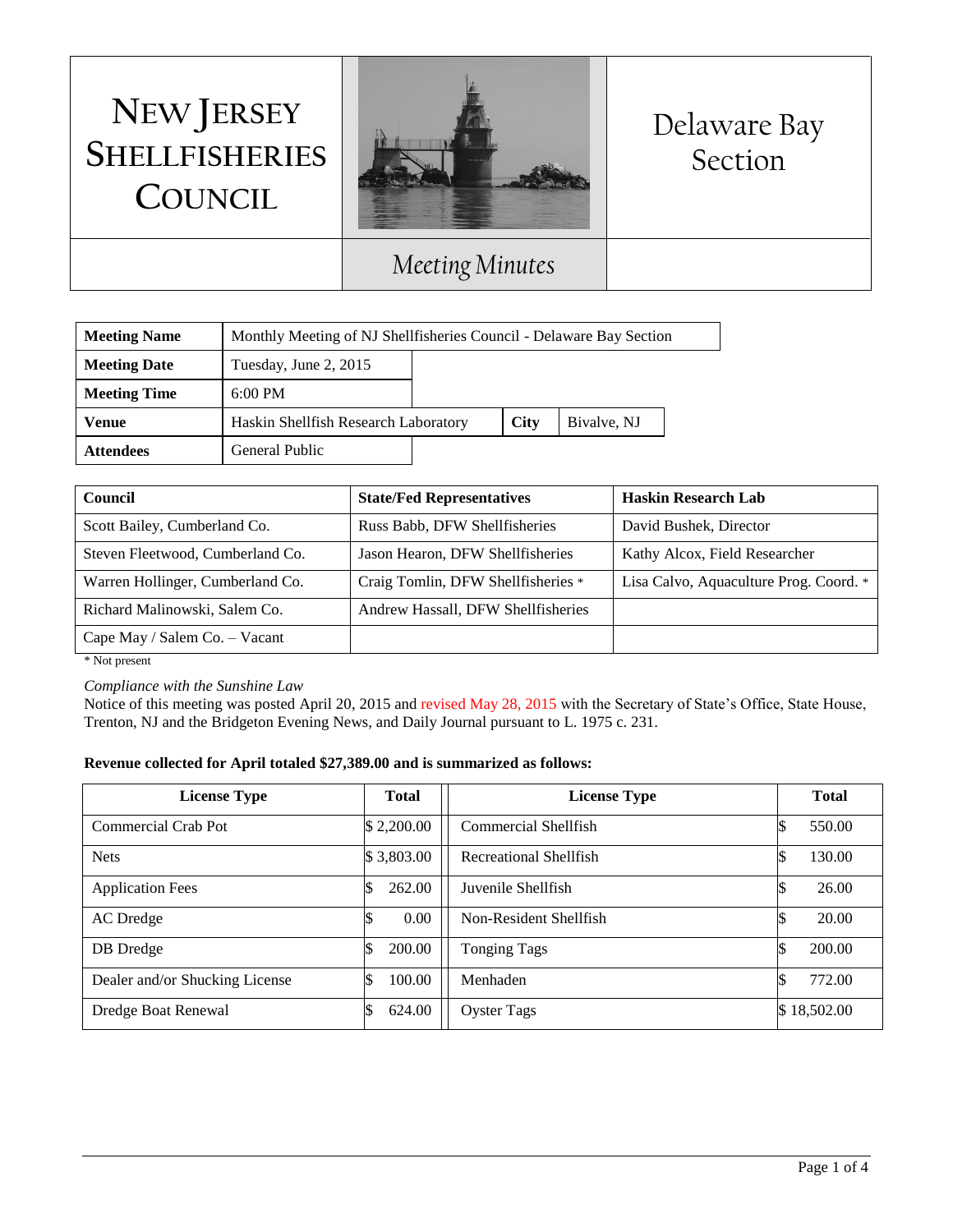| <b>License Type</b>     | <b>Total</b> | <b>License Type</b>    | <b>Total</b> |
|-------------------------|--------------|------------------------|--------------|
| Commercial Crab Pot     | \$2,200.00   | Commercial Shellfish   | 100.00       |
| <b>Nets</b>             | \$3,929.00   | Recreational Shellfish | 100.00       |
| <b>Application Fees</b> | 214.00       | Non-Resident Shellfish | 20.00        |
| AC Dredge               | 100.00       | <b>Oyster Tags</b>     | \$29,744.00  |
| DB Dredge               | 100.00       | Menhaden               | 916.00       |
| Dredge Boat Renewal     | 132.00       | Otter Trawl            | 204.00       |

#### **Revenue collected for May totaled \$37,759.00 and is summarized as follows:**

#### **Oyster Resource Development Account:**

| June 1, 2015       |              |                                                                                   |
|--------------------|--------------|-----------------------------------------------------------------------------------|
| Unexpended         | \$539,559.24 | Budget authority less expenditures (total spendable dollars currently in account) |
| <b>Expended</b>    | \$71,962.39  | Total amount spent against the appropriation (spent from account during FY'15)    |
| Pre-               | \$0.00       | Total outstanding requisitions processed against the appropriation                |
| encumbered         |              | (Amount previously set-aside for preparation of term contracts - since cancelled) |
|                    |              | Total outstanding purchase orders processed against the appropriation             |
| <b>Encumbered</b>  | \$333,151.61 | (Amount obligated to vendors or planned services (e.g., contracting, transplants) |
| <b>Uncommitted</b> | \$206,407.63 | Amount available for pre-encumbrance, encumbrance, or expenditure                 |
|                    |              | (Current free-balance that is not obligated/encumbered to specific vendors, etc.) |

#### **For Council's Information**

Substitute Boat License #80 from NJ2759FP to NJ1107DN - Howard Mason Transfer Ownership Boat License #80 from Howard Mason to A1 Top of the Line Oyster Co LLC

#### **Old Business:**

Intermediate Transplant Program update

Jason Hearon gave the update for the Intermediate Transplant Program. He said the tranpsplant took place from May 4 to May 15, 2015. For the Medium Mortality beds, Mr. Hearon informed that a total of 16,350 bushels (bu.) were transplanted. That included 10,800 bu. from Sea Breeze to Shell Rock, and 5,500 bu. from Middle to Shell Rock. He reported the cultch count ranged from 9-46%, and averaged 25%. The expected increase was 6,197 bu. However, the outcome was that 102% of the transplant goal was moved, which resulted in a quota increase of 8,545 bu.

Mr. Hearon then reported on the Low Mortality beds. There was a total of 10,200 bushels moved from Upper Arnolds to Ship John. The average cultch count was 17-49%, and averaged 33%. The expected increase was 2,692 bu. However, the outcome was that 125% of the transplant goal was moved, which resulted in a quota increase of 4,688 bu. Furthermore, that increased the quota for the entire industry to 88,661 bu. The industry increase equated to an increase of 214 bu. per boat, which made the total quota 1,055 bu. per boat.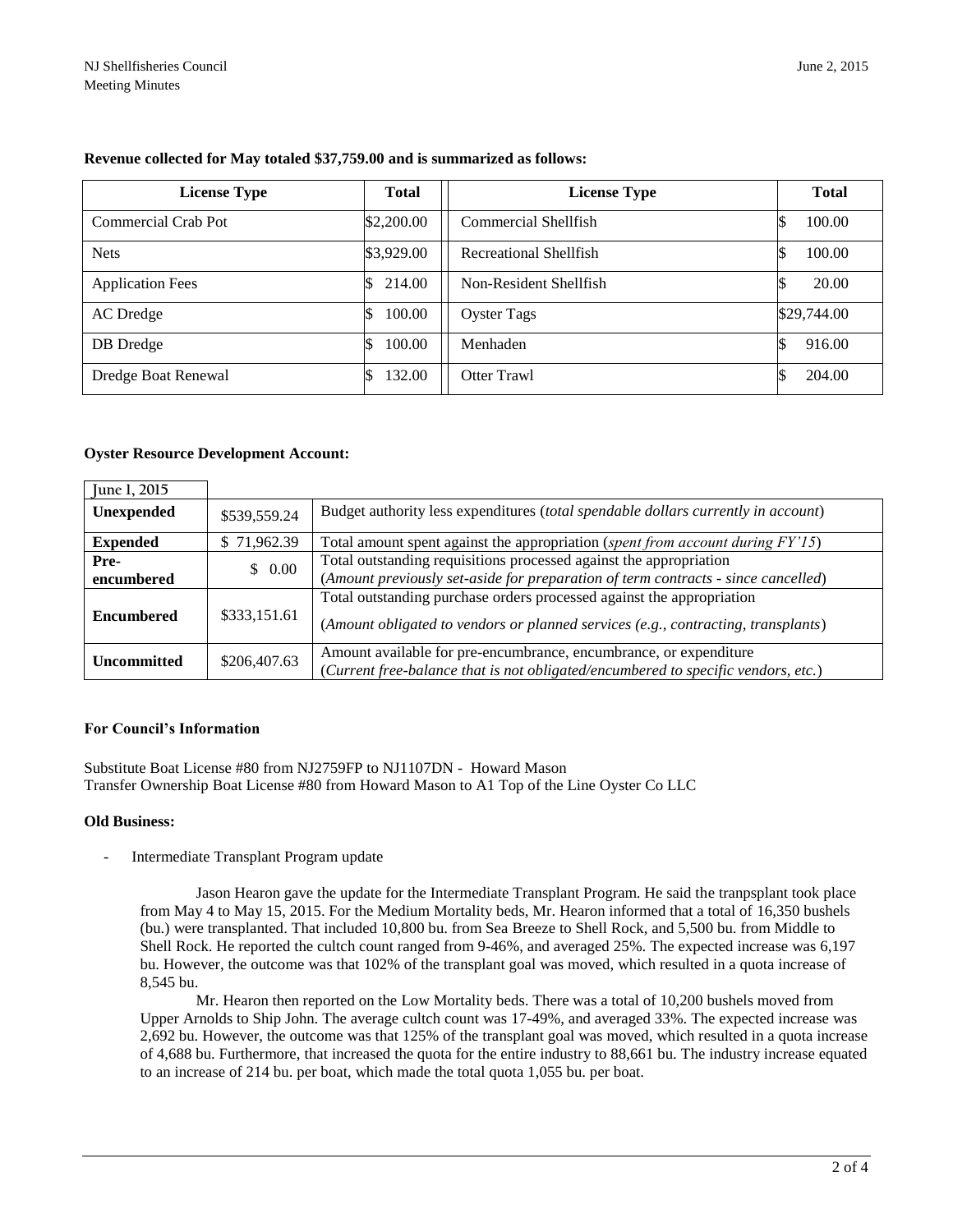Mr. Hearon then asked the Council for a motion as to whether they wanted to pay for the Intermediate Transplant bill as it was submitted, or not. Councilman Hollinger motioned to accept the bill as submitted, and Councilman Malinowski seconded the motion. All were in favor.

Direct Market Harvest update

Mr. Hearon continued with the Direct Market Harvest update. He informed that as of June 1, 2015 there were 20,937 bu. harvested from the High Mortality beds. There were 6,045 bu. remaining for harvest from that area. Based on the rate the industry was harvesting, Mr. Hearon said the High Mortality beds would most likely close the following week. He would send a letter out to inform the industry of the closure.

Mr. Hearon also gave a reminder that the VP season is in effect. The reduced harvest time started June 1, 2015 in which the catch had to be in refrigeration by 1:00 PM. On June 15, 2015 the catch would have had to be in refrigeration by 12:00 PM. Scott Sheppard inquired about harvesting information later in the meeting. Mr. Hearon recapped the update, and added that the reduced harvest time would revert back to the 1:00 PM time limit July 15 through July 31, 2015. In addition, Shell Rock was to open for harvest June 11, and Ship John was to open June 15.

Leasing update

Mr. Hearon stated that the Committees are continuing to meet. There had been a summer hiatus, but there would be a meeting in late summer or early fall to address what was on their agenda. He also informed that since the previous Committee meeting, he had done a telephone poll to see that everyone supported the leasing moratorium. The moratorium was planned to be over by January 1, 2016. He added that all the Committee's agenda items in progress would be seen through, but there would be no new agenda items.

#### **New Business:**

Delaware Bay Oyster Industry film

Councilman Bailey announced that he had been working on a project which entailed making a 3-3.5 minute video about the oyster industry of Delaware Bay. The video was to be used in conjunction with communication with politicians to try and receive money to help support the oyster industry. He informed that he had already received approval from the South Jersey Economic Development District for half of the funding (\$3,750.00). The other half of the funding would be available, and approved down the road. The video was being made by David Kaltenbach of Kaltenbach Productions. Mr. Kaltenbach had already filmed oyster boats harvesting, and was to make another trip to take footage of the shell planting efforts. More aspects of the industry would be filmed, but the logistics were to be worked out as to what to include. The video was expected to be completed by the end of August to the beginning of September, and was to be either a DVD or website link for distribution. Informing the press was to be a possible outlet as well.

Dermo Update

David Bushek gave a brief report on Dermo in May. He informed the Dermo level were low this spring, which were similar to the previous year. That was partially due to the cold winter and the spring runoff. Councilman Hollinger asked if there was any set seen while surveying compared to the previous year. Kathy Alcox informed there was some set in Arnolds, but it was hard to tell if they were set since they are slow growing oysters. There were also some seen in the transplant samples from that same area as well.

- Closed session, legal advice to Council

Councilman Hollinger motioned to begin the closed session of the meeting. Councilman Fleetwood seconded. Councilman Hollinger motioned to reopen to the public, and the motion was seconded.